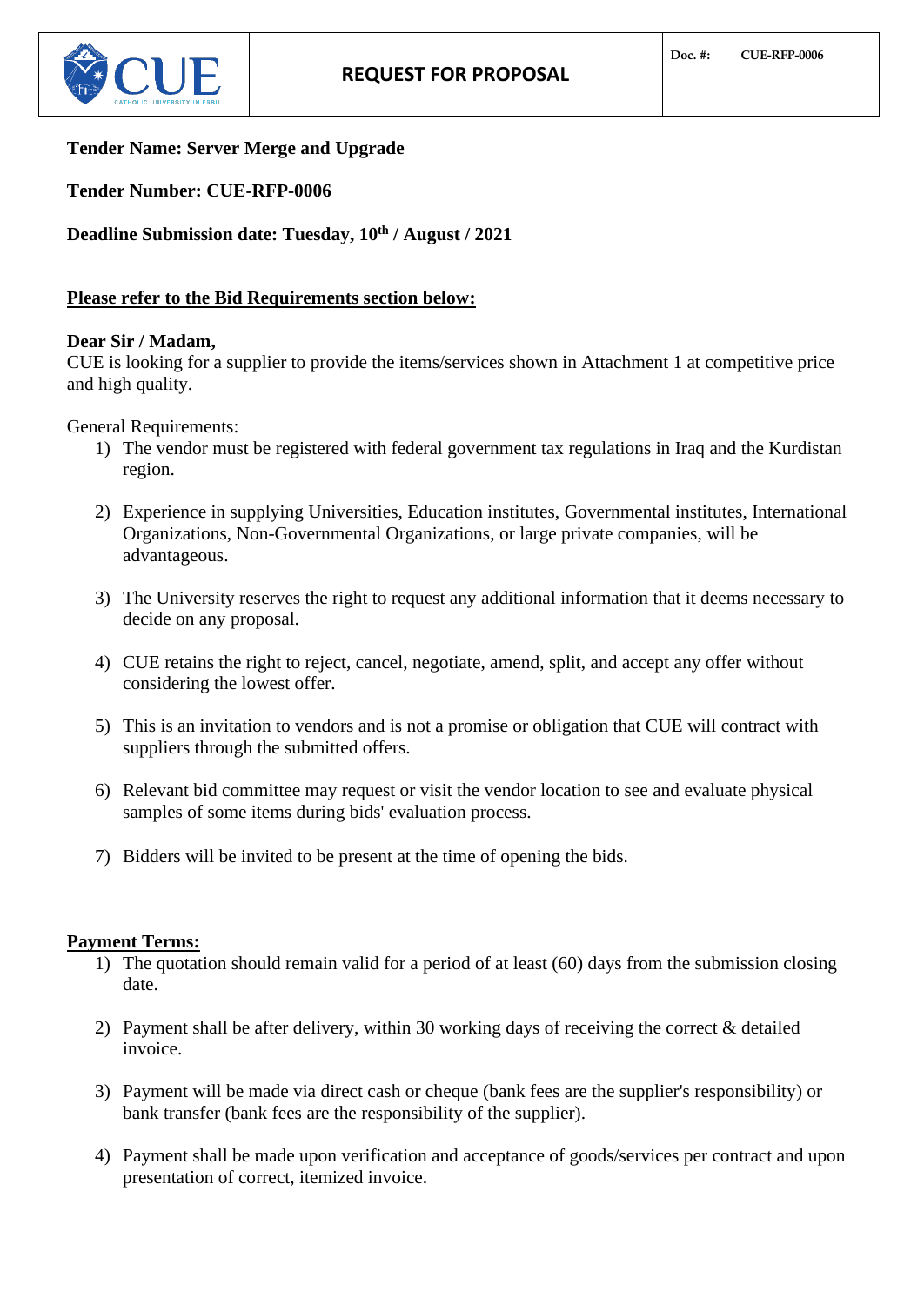## **Requested Information**

The submission must include:

- Full legal address and contact details of the company
- Name of company's official owner and copy of his/her ID.
- Copy of company registration certificate.
- Evidence of previous similar works implementation, if any.
- Bank account information if available.
- The vendor must read, sign & stamp the Attachment (2) related to SUPPLIER CODE OF CONDUCT.

# **Bid Requirements:**

Offers that do not meet the following will be automatically rejected regardless of price:

- 1. Offers must be received before the stated deadline **Tuesday, 10th / August / 2021.**
- 2. Offers must include all information requested above.
- 3. Offers must include photos/Videos/Samples of the provided items by the vendor according to the request.
- 4. Unit prices must be provided for all line items. Offers that only include totals will be rejected.
- 5. Bids that include mistakes in calculations within the Bill of Quantities will be excluded from the competition.
- 6. The bid must be submitted to CUE in a sealed and stamped envelope. Any missing documents may cause the entire offer to be rejected.
- 7. Offers must be clean & clear from any mistake, corrections, or deletions.
- 8. Offers must be complete, signed on a clear date, and stamped on all pages and attachments.
- 9. Bidders are not permitted to alter the offer or proposal after the closing date. However, any bidder may be requested to clarify an aspect of an offer or proposal in writing, but a change in the substance or price of the offer or proposal may not be sought, offered or permitted.
- 10. Supplying the items will be through a contract that will be signed with the successful bidder.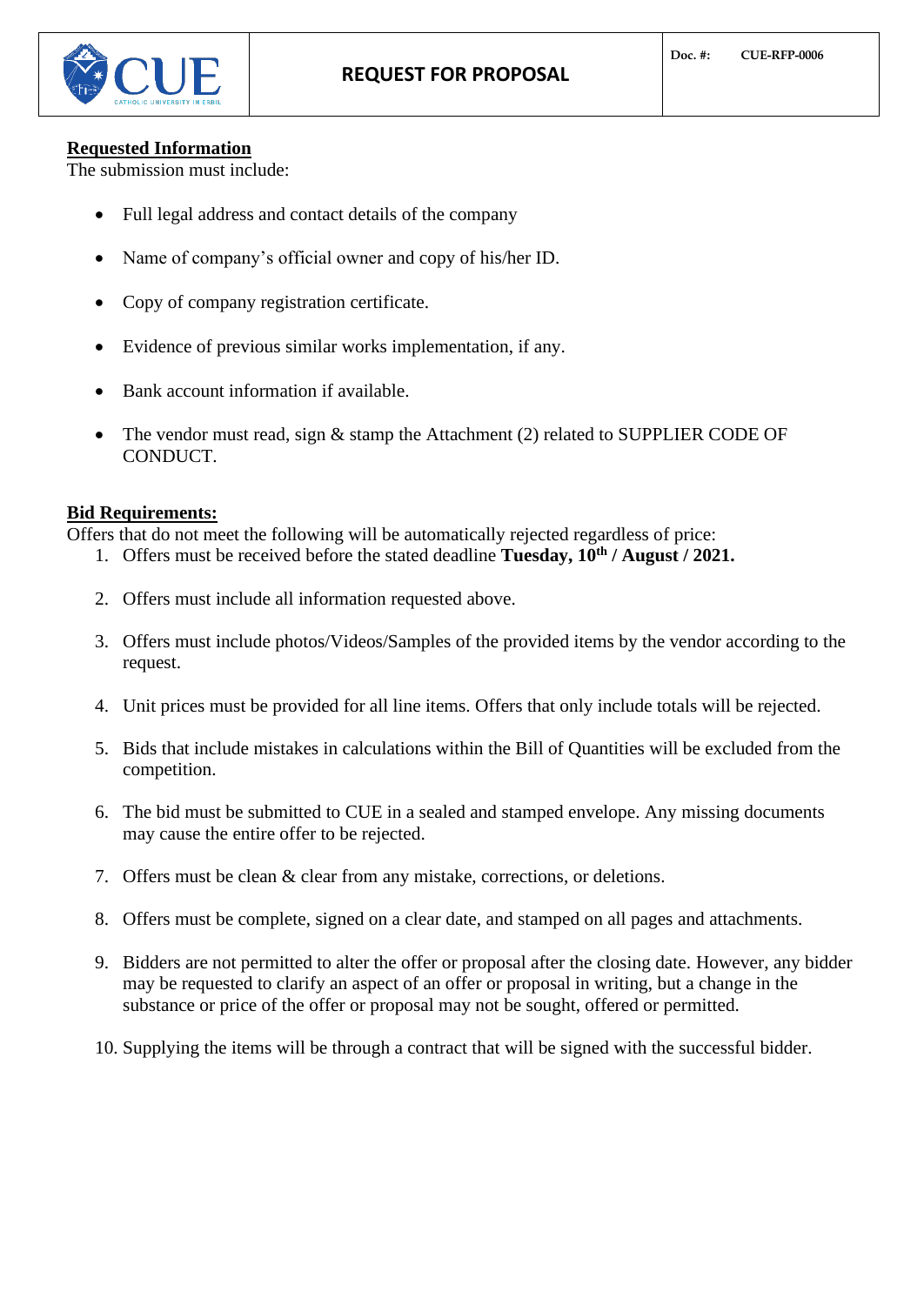

# **Delivery Instructions:**

All bids should reach CUE on **(Tuesday, 10th / August / 2021)**

- 1- Submitted bids must be complete, stamped, and signed in a sealed and stamped envelope.
- 2- Bids should be delivered by hand to CUE Reception
- 3- CUE location: Erbil, Ankawa, 189 District, Baherka new road near Majdal Hotel and Gratus Hotel.

# **Contact information**

For any further information, please contact CUE through the following:

- 1- Email address: [procurement@cue.edu.krd.](mailto:procurement@cue.edu.krd)
- 2- Mobile no.: +9647507314903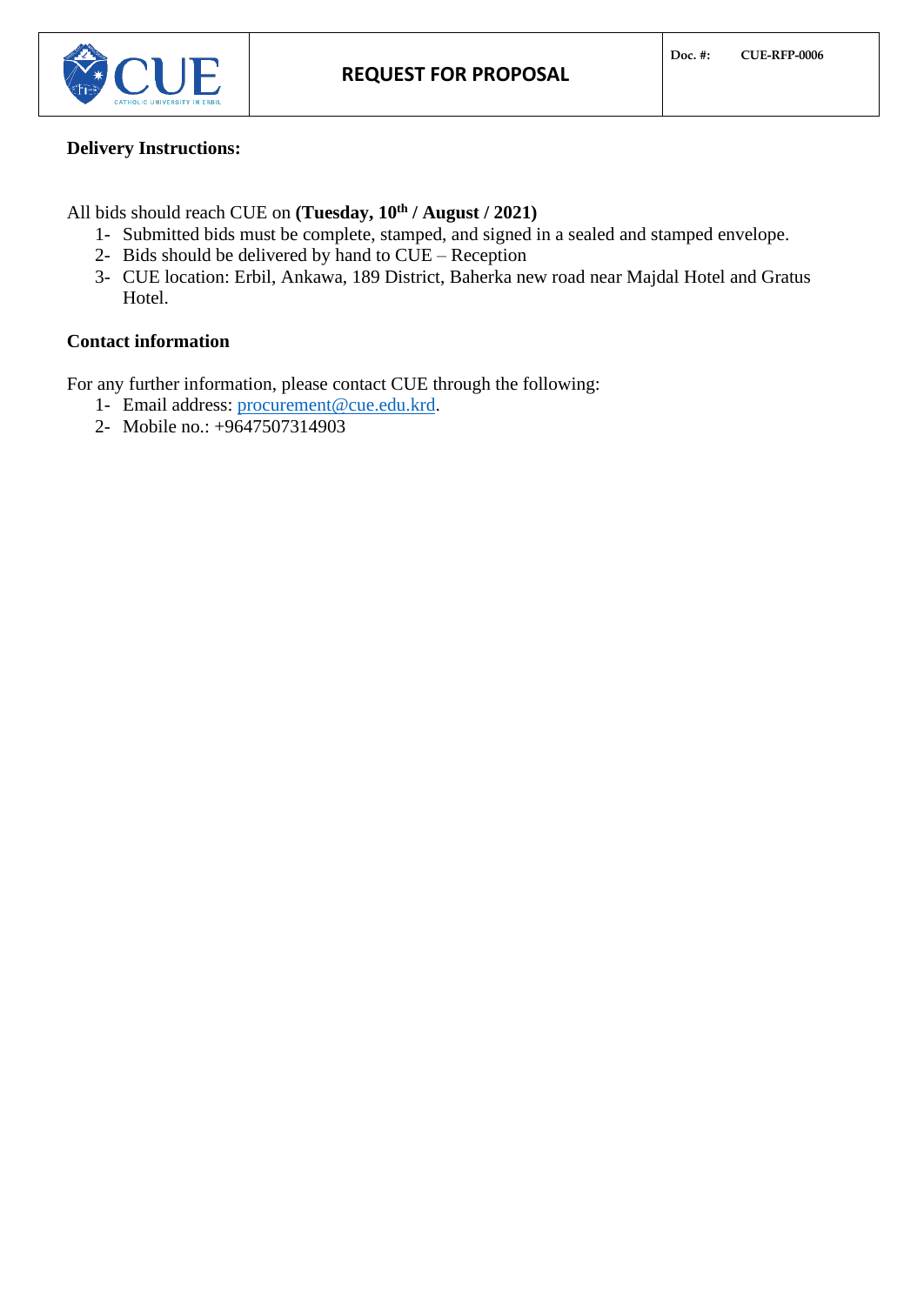# **Company information**

Company name:

Legal address:

Telephone Number:

Company website:

Company registration number:

Authorized manager's Name:

Authorized manager's email:

Authorized manager's Mobile no.:

Other information:

Please indicate here below the number and title of the attachments you provide as evidence for the similar implemented works.

Full name of the authorized person:

Position:

Mobile no.:

Email address:

Date:

Signature and Stamp: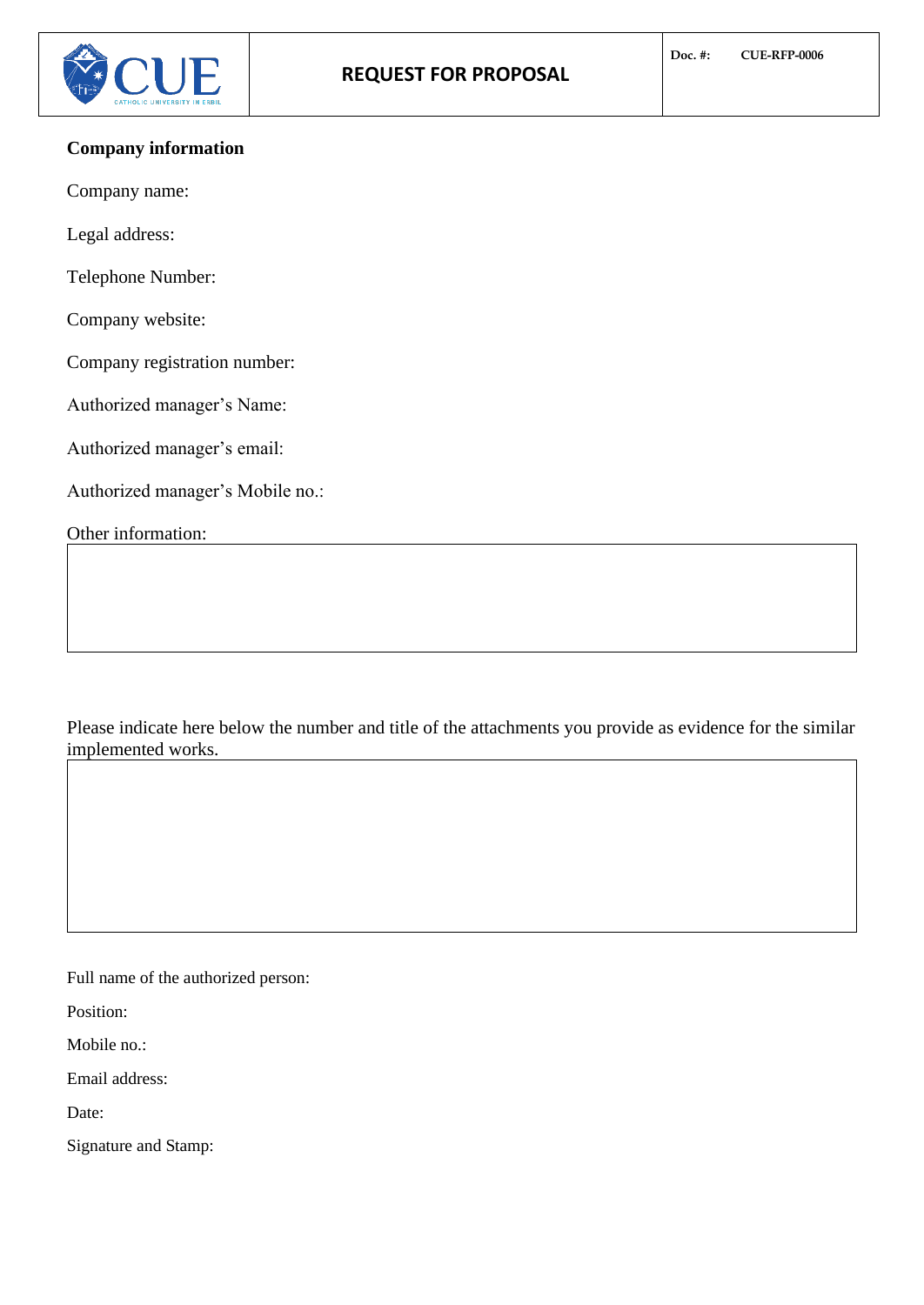# **Attachment 1**

## **Offered Prices Document**

Please fill the below table:

| No.            | <b>Item name &amp; specs</b>                                  | <b>QTY</b>     | Unit<br>price | <b>Total</b><br>price | <b>Comments</b><br>and<br>Warranty<br>clause | <b>Expected</b><br>time of<br>delivery |
|----------------|---------------------------------------------------------------|----------------|---------------|-----------------------|----------------------------------------------|----------------------------------------|
| 1              | Aruba 2930F 48G PoE+4SFP Switch                               | 1              |               |                       |                                              |                                        |
|                | <b>INCLUDED: Power Cord - United</b>                          |                |               |                       |                                              |                                        |
|                | Kingdom localization                                          |                |               |                       |                                              |                                        |
| $\overline{2}$ | HPE 32GB (1x32GB) Dual Rank x4<br>DDR4-2933 CAS21-21-2        | 8              |               |                       |                                              |                                        |
| $\overline{3}$ | Intel® Xeon® Silver 4110 Processor                            | $\overline{2}$ |               |                       |                                              |                                        |
| $\overline{4}$ | (HPE SN1100Q 16Gb Dual Port Fibre                             | $\overline{2}$ |               |                       |                                              |                                        |
|                | <b>Channel Host Bus Adapter)</b>                              |                |               |                       |                                              |                                        |
| 5              | (HPE 480GB SATA 6G Mixed Use SFF<br><b>SC MultiVendor SSD</b> | $\overline{4}$ |               |                       |                                              |                                        |
| 6              | (HPE BladeSystem c-Class 10Gb SFP+ SR                         | $\overline{4}$ |               |                       |                                              |                                        |
|                | Transceiver)                                                  |                |               |                       |                                              |                                        |
| $\overline{7}$ | HPE POWER SUPPLY 800W 80 PLUS                                 | $\overline{2}$ |               |                       |                                              |                                        |
|                | PLATINUM HOT PLUG FOR HP                                      |                |               |                       |                                              |                                        |
|                | PROLIANT DL380 G10                                            |                |               |                       |                                              |                                        |
| 8              | HPE MSA 2050 SAN Dual Controller SFF                          | 1              |               |                       |                                              |                                        |
|                | Storage FC                                                    |                |               |                       |                                              |                                        |
| 9              | HPE MSA 900GB 12G SAS 15K SFF                                 | 6              |               |                       |                                              |                                        |
|                | (2.5in) Enterprise 3yr Warranty Hard Drive                    |                |               |                       |                                              |                                        |
| 10             | WinSvrCAL 2019 SNGL OLP NL Acdmc                              | 100            |               |                       |                                              |                                        |
|                | <b>DvcCAL</b>                                                 |                |               |                       |                                              |                                        |
| 11             | SQLSvrStd 2019 SNGL OLP NL Acdmc                              | $\mathbf{1}$   |               |                       |                                              |                                        |
| 12             | SQLCAL 2019 SNGL OLP NL Acdmc                                 | $\overline{2}$ |               |                       |                                              |                                        |
|                | <b>UsrCAL</b>                                                 |                |               |                       |                                              |                                        |
| 13             | OfficeStd 2019 SNGL OLP NL Acdmc                              | 100            |               |                       |                                              |                                        |
| 14             | WinPro 10 SNGL Upgrd OLP NL Acdmc                             | 100            |               |                       |                                              |                                        |

 **Grand Total:** 

Offer validity duration:

Any other remarks: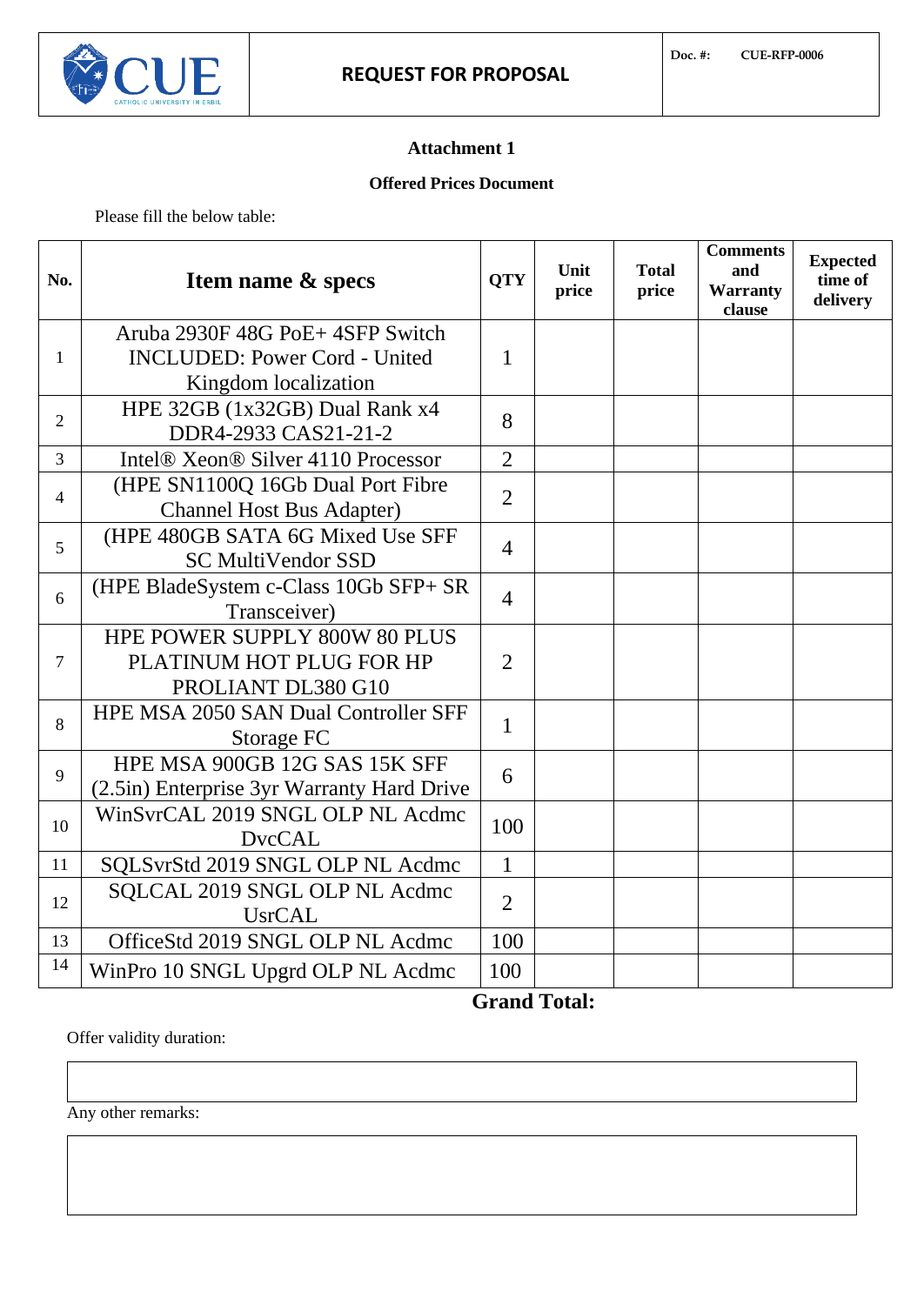

Full name of the authorized person:

Position:

Mobile no.:

Email address:

Date:

Signature and Stamp:

# **Attachment 2**

## **Supplier Code of Conduct**

**At Catholic University in Erbil, we believe acting ethically and responsibly is not only the right thing to do but will also lead to better execution of our responsibilities. CUE has adapted UN's Supplier Code of Conduct to clarify our global expectations in the areas of work integrity, respect for fundamental human rights, social justice, and human dignity, and respect for the equal rights of men and women serves as overarching values to which suppliers of goods and services to the CUE are expected to adhere.** 

## 1. Scope of Application

The provisions of this Code of Conduct set forth the CUE's expectations for all suppliers that are registered with the CUE or with whom it does business. The CUE expects that these principles apply to suppliers and their employees, parent, subsidiary or affiliate entities, and subcontractors. The CUE expects suppliers to ensure that this Code of Conduct is communicated to their employees, parent, subsidiary and affiliated entities as well as any subcontractors and that it is done in the local language and in a manner that is understood by all.

## 2. Continuous Improvement

The provisions as set forth in this Code of Conduct provide the minimum standards expected of suppliers to the CUE. The CUE expects suppliers to strive to exceed both international and industry best practices. The CUE also expects that its suppliers encourage and work with their own suppliers and subcontractors to ensure that they also strive to meet the principles of this Code of Conduct. The CUE recognizes that reaching some of the standards established in this Code of Conduct is a dynamic rather than static process and encourages suppliers to improve their workplace conditions accordingly continually.

3. Management, Monitoring and Evaluation

The CUE expects that suppliers, at a minimum, have established clear goals toward meeting the standards set forth in this Code of Conduct. The CUE expects that its suppliers will establish and maintain appropriate management systems related to the content of this Code of Conduct, and that they actively review, monitor and modify their management processes and business operations to ensure they align with the principles set forth in this Code of Conduct. Supplier participants in the Global Compact are strongly encouraged to operationalize its principles and to communicate their progress annually to stakeholders. The CUE may monitor that milestones have been set and management systems have been put in place to ensure that the principles set out in this Code of Conduct have been met and failure to do so may impact the future ability of a supplier to do business with the CUE. To review the progress of suppliers and subcontractors in implementing the Code of Conduct, the CUE may take various supporting initiatives, including requesting suppliers to commit to the Global Compact, to self-certify that they comply with the Code of Conduct and, in some cases, to conduct on site evaluations and inspections of supplier facilities and those of their subcontractors.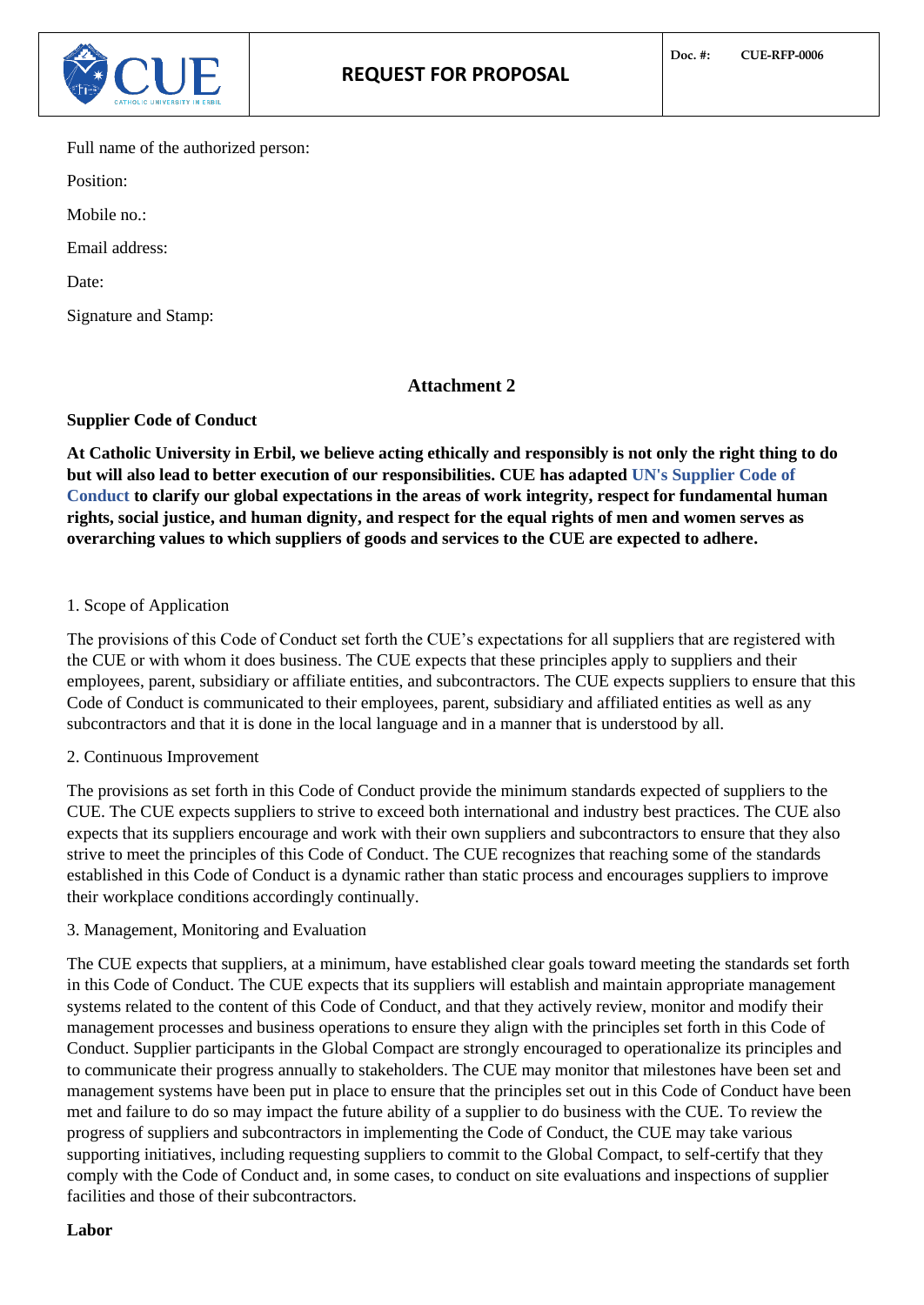# **REQUEST FOR PROPOSAL**



4. Freedom of Association and Collective Bargaining: CUE expects its suppliers to recognize the freely-exercised right of workers, without distinction, to organize, further and defend their interests and to bargain collectively, as well as to protect those workers from any action or other form of discrimination related to the exercise of their right to organize, to carry out trade union activities and to bargain collectively.

5. Forced or Compulsory Labor:

The CUE expects its suppliers to prohibit forced or compulsory labor in all its forms.

### 6. Child Labor:

The CUE expects its suppliers not to employ: (a) children below 14 years of age or, if higher than that age, the minimum age of employment permitted by the law of the country or countries where the performance, in whole or in part, of a contract takes place, or the age of the end of compulsory schooling in that country or countries, whichever is higher; and (b) persons under the age of 18 for work that, by its nature or the circumstances in which it is carried out, is likely to harm the health, safety or morals of such persons.

## 7. Discrimination:

The CUE expects its suppliers to ensure equality of opportunity and treatment in respect of employment and occupation without discrimination on the grounds of race, color, sex, religion, political opinion, national extraction or social origin and such other ground as may be recognized under the national law of the country or countries where the performance, in whole or in part, of a contract, takes place.

8. Wages, Working Hours, and Other Conditions of Work:

The CUE expects its suppliers to ensure the payment of wages in legal tender, at regular intervals no longer than one month, in full and directly to the workers concerned. Suppliers should keep an appropriate record of such payments. Deductions from wages are permitted only under conditions and to the extent prescribed by the applicable law, regulations, or collective agreement, and suppliers should inform the workers concerned of such deductions at the time of each payment. The wages, hours of work, and other work conditions provided by suppliers should be not less favorable than the best conditions prevailing locally for work of the same character performed in the trade or industry concerned in the area where work is carried out.

### 9. Health and Safety

The CUE expects its suppliers to ensure, so far as is reasonably practicable, that: (a) the workplaces, machinery, equipment and processes under their control are safe and without health risk; (b) the chemical, physical and biological substances and agents under their control are without health risk when the appropriate measures of protection are taken; and (c) where necessary, adequate protective clothing and protective equipment are provided to prevent, so far as is reasonably practicable, risk of accidents or of adverse effects to health.

## **HUMAN RIGHTS**

10. Human Rights:

The CUE expects its suppliers to support and respect the protection of internationally proclaimed human rights and to ensure that they are not complicit in human rights abuses.

### 11. Harassment, Harsh or Inhumane Treatment

The CUE expects its suppliers to create and maintain an environment that treats all employees with dignity and respect and will not use any threats of violence, sexual exploitation or abuse, verbal or psychological harassment or abuse. No harsh or inhumane treatment, coercion, or corporal punishment of any kind is tolerated, nor is there to be the threat of any such treatment.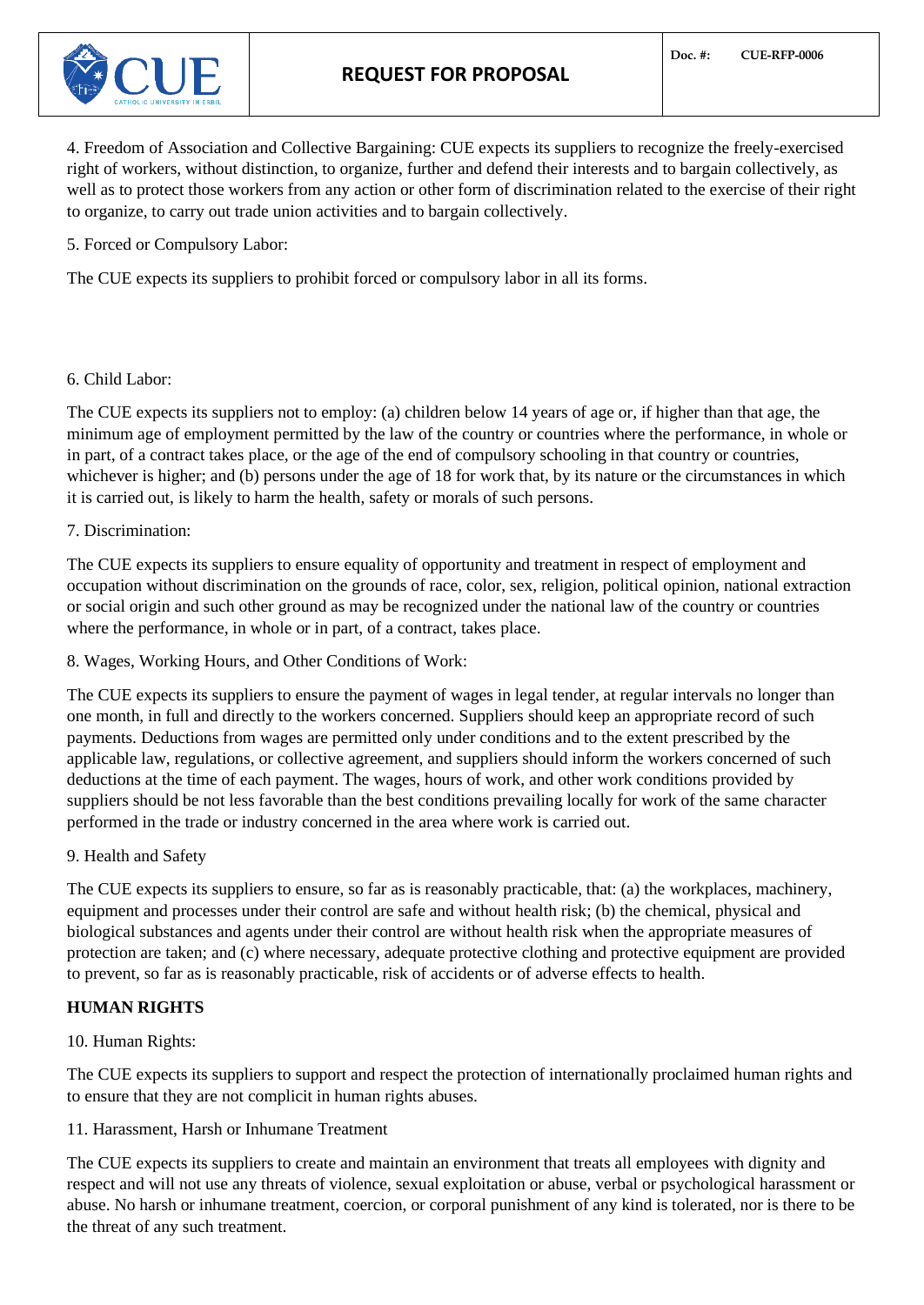

#### 12. Mines:

The CUE expects its suppliers not to engage in the sale or manufacture of anti-personnel mines or components utilized in the manufacture of anti-personnel mines.

## **Environment:**

## 13. Environmental:

The CUE expects its suppliers to have an effective environmental policy and comply with existing legislation and regulations regarding protecting the environment. Suppliers should, wherever possible, support a precautionary approach to environmental matters, undertake initiatives to promote greater environmental responsibility, and encourage the diffusion of environmentally friendly technologies implementing sound life-cycle practices.

## 14. Chemical and Hazardous Materials

Chemical and other materials posing a hazard if released to the environment are to be identified and managed to ensure their safe handling, movement, storage, recycling or reuse and disposal.

### 15. Wastewater and Solid Waste

Wastewater and solid waste generated from operations, industrial processes and sanitation facilities are to be monitored, controlled and treated as required before discharge or disposal.

### 16. Air Emissions:

Air emissions of volatile organic chemicals, aerosols, corrosives, particulates, ozone-depleting chemicals and combustion by-products generated from operations are to be characterized, monitored, controlled and treated as required prior to discharge or disposal.

### 17. Minimize Waste, Maximize Recycling

Waste of all types, including water and energy, are to be reduced or eliminated at the source or by practices such as modifying production, maintenance and facility processes, materials substitution, conservation, recycling and reusing materials.

### **Ethical Conduct**

### 18. Corruption

The CUE expects its suppliers to adhere to the highest standards of moral and ethical conduct, to respect local laws and not engage in any form of corrupt practices, including but not limited to extortion, fraud, or bribery.

### 19. Conflict of Interest

CUE suppliers are expected to disclose to the CUE any situation that may appear as a conflict of interest, and disclose to the CUE if any CUE official or professional under contract with the CUE may have an interest of any kind in the supplier's business or any kind of economic ties with the supplier.

## 20. Gifts and Hospitality

The CUE has a "zero tolerance" policy and does not accept any type of gift or any offer of hospitality. The CUE will not accept any invitations to sporting or cultural events, offers of holidays or other recreational trips, transportation, or invitations to lunches or dinners. The CUE expects its suppliers not to offer any benefit such as